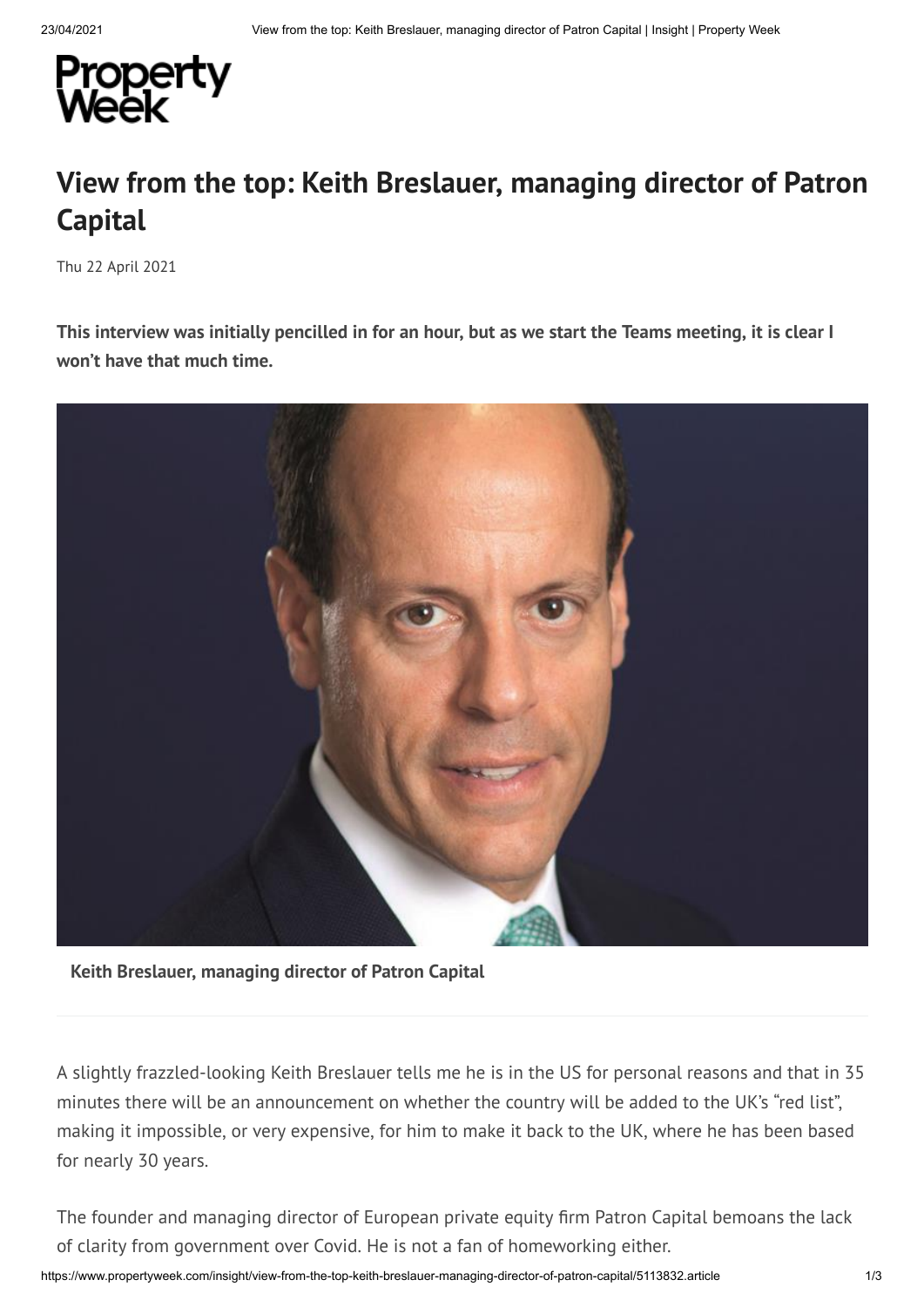"I think the concept of working from home is a joke," he says. "It doesn't work. It might work for a day; it might help to avoid mass travelling for one meeting, I get that. [But] if you have a company that has very different people, does that culture thrive or get worse when they're not around each other? I'll tell you that our culture, where we have 23 different cultures and languages has definitely got worse. "

Fortunately, it doesn't appear to have affected Patron's financial performance. This January, it closed Fund VI after raising €844m, which, as with previous funds, it intends to invest in distressed or undervalued assets across Europe.

So where does he see the big challenges and opportunities?

Over the last 21 years, Patron has raised circa €4.3bn from investors and closed 87 investments in 16 different countries. While the numbers are impressive property investment is often a means to what Breslauer regards as a more important ends than a commercial return on that investment. The firm is known for its focus on charitable giving, something that Breslauer is particularly passionate about. "It's not just [about] me writing a cheque, " he says. "It's me working with a disabled veteran or working with school teachers. "

## **Gender-lens fund**

Last year, the firm launched the world's first gender-lens property fund with social-impact investor Resonance. The Women in Safe Homes fund was created to tackle the lack of affordable, safe and secure homes for women who are experiencing homelessness, survivors of domestic abuse, involved in the criminal justice system or have other complex needs. The first closing of the £100m fund included a £1m investment from Breslauer himself.

He says it has been hard recently to tie down investment for this type of worthy initiative due to Covid-19. Another issue he has had to grapple with is managing the group's existing assets during a pandemic. "How do you manage individual assets in the context of an opening and reopening scenario, and what about in the context of different European countries having different regulations?" he says.

## **I think the concept of working from home is <sup>a</sup> joke. It doesn't work. "**

It is not just existing assets that have been giving him pause for thought. He is also acutely aware that investors plugging new money into a fund will expect a return, but it is difcult to predict what that will be given the current market uncertainties.